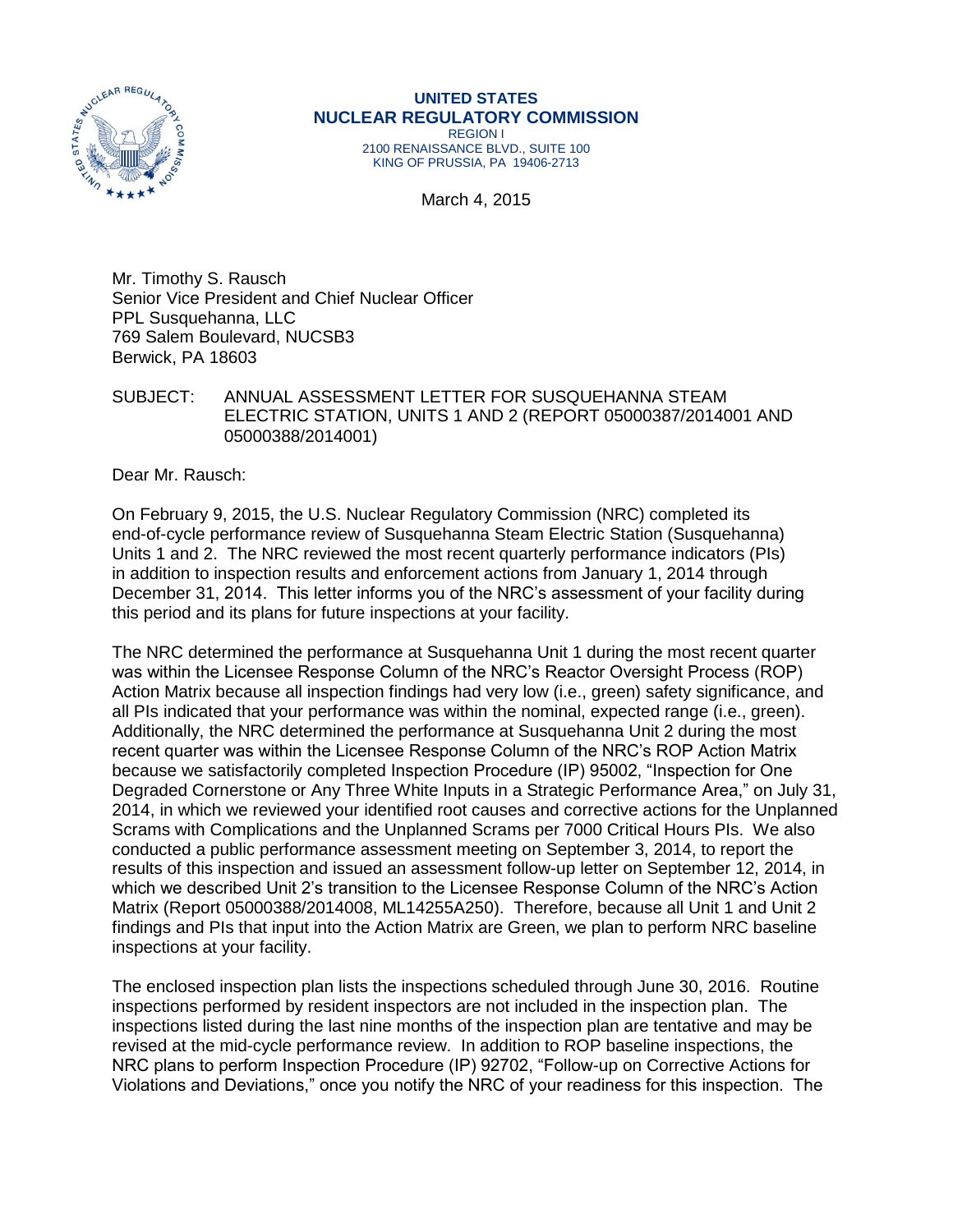#### T. Rausch 2

NRC provides the inspection plan to allow for the resolution of any scheduling conflicts and personnel availability issues. The NRC will contact you as soon as possible to discuss changes to the inspection plan should circumstances warrant any changes. This inspection plan does not include security-related inspections, which will be sent via separate, non-publicly available correspondence.

In accordance with Title 10 of the *Code of Federal Regulations*, Part 2.390 of the NRC's "Rules of Practice," a copy of this letter will be available electronically for public inspection in the NRC Public Document Room or from the Publicly Available Records component of NRC's document system (ADAMS). ADAMS is accessible from the NRC Web site at [http://www.nrc.gov/reading](http://www.nrc.gov/reading-rm/adams.html)[rm/adams.html](http://www.nrc.gov/reading-rm/adams.html) (the Public Electronic Reading Room).

Please contact Fred Bower at (610) 337-5200 with any questions you have regarding this letter.

Sincerely,

#### */RA/*

#### Daniel H. Dorman Regional Administrator

Docket Nos. 50-387, 50-388 License Nos. NPF-14, NPF-22

- Enclosure: Susquehanna Inspection/Activity Plan
- cc w/encl: Distribution via ListServ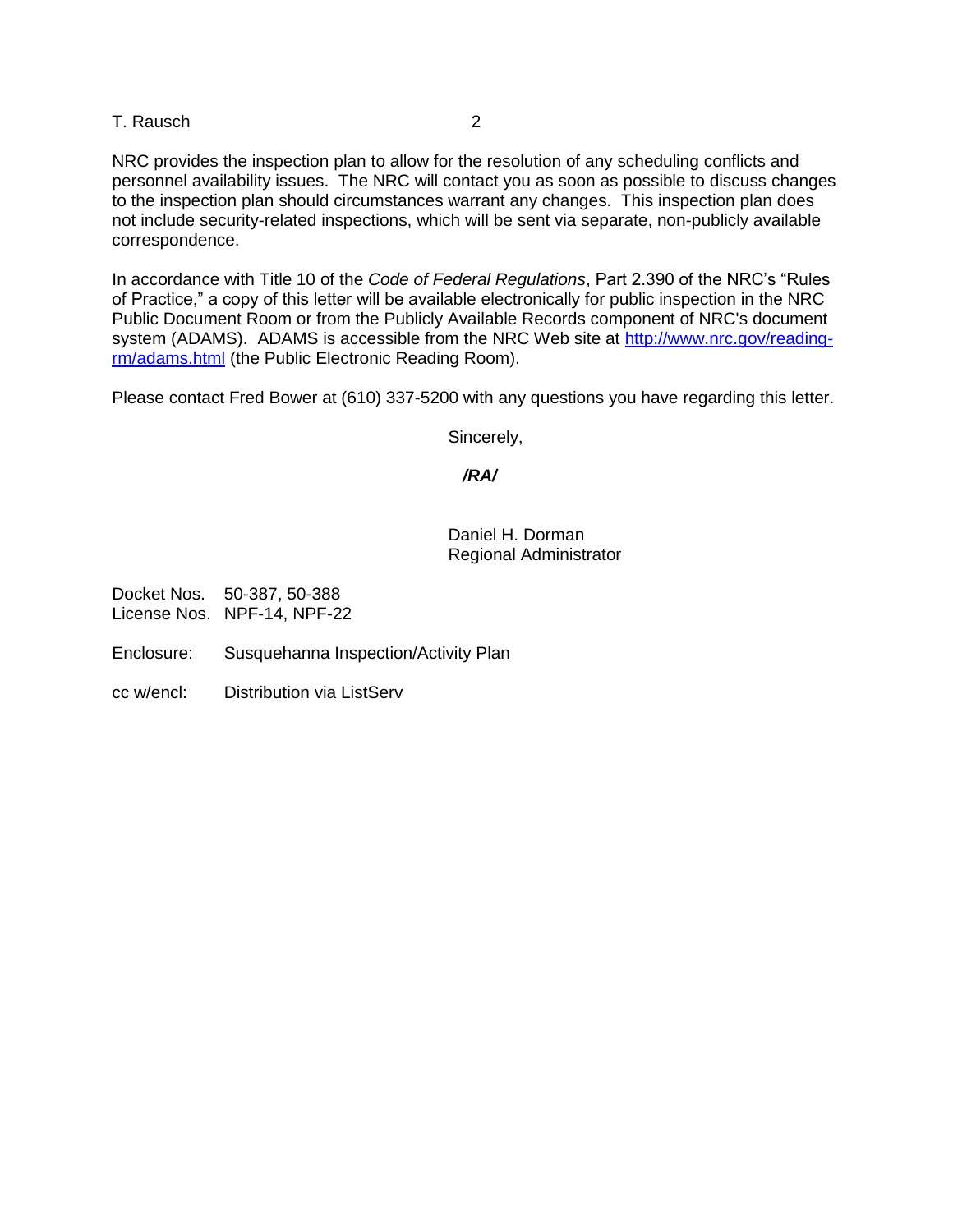### T. Rausch 2

NRC provides the inspection plan to allow for the resolution of any scheduling conflicts and personnel availability issues. The NRC will contact you as soon as possible to discuss changes to the inspection plan should circumstances warrant any changes. This inspection plan does not include security-related inspections, which will be sent via separate, non-publicly available correspondence.

In accordance with Title 10 of the *Code of Federal Regulations*, Part 2.390 of the NRC's "Rules of Practice," a copy of this letter will be available electronically for public inspection in the NRC Public Document Room or from the Publicly Available Records component of NRC's document system (ADAMS). ADAMS is accessible from the NRC Web site at [http://www.nrc.gov/reading](http://www.nrc.gov/reading-rm/adams.html)[rm/adams.html](http://www.nrc.gov/reading-rm/adams.html) (the Public Electronic Reading Room).

Please contact Fred Bower at (610) 337-5200 with any questions you have regarding this letter.

Sincerely,

### */RA/*

Daniel H. Dorman Regional Administrator

Docket Nos. 50-387; 50-388 License Nos. NPF-14, NPF-22

Enclosure: Susquehanna Inspection/Activity Plan

cc w/encl: Distribution via ListServ

Distribution: (via e-mail)

D. Dorman, RA D. Lew, DRA H. Nieh, DRP M. Scott, DRP R. Lorson, DRS J. Trapp, DRS F. Bower, DRP S. Barber, DRP

A. Turilin, DRP B. Lin, DRP J. Greives, DRP, SRI T. Daun, DRP, RI A. Gould, DRP, AA K. MorganButler, RI, OEDO RidsNrrPMSusquehanna Res RidsNrrDorlLpl1-2 Res

ROPreports Resource DRS Branch Chiefs (6) N. McNamara, RI, SLO D. Tifft, RI, SLO D. Screnci, RI, PAO N. Sheehan, RI, PAO [RidsNrrDirslpab Res](mailto:RidsNrrDirslpab@nrc.gov)  ROPassessment Resource

DOCUMENT NAME: S:\ROP Assessment Meetings\ROP-15 EOC Review\Branch 4\Susquehanna\SQ ROP-15 EOC letter .docx ADAMS Accession No.: **ML15062A232** 

| $\nabla$ SUNSI Review |               | $\triangledown$<br>Non-Sensitive<br>Sensitive |             | <b>Publicly Available</b><br>Non-Publicly Available |  |  |
|-----------------------|---------------|-----------------------------------------------|-------------|-----------------------------------------------------|--|--|
| <b>OFFICE</b>         | RI/DRP        | RI/DRP                                        | RI/DRP      | RI/ORA                                              |  |  |
| <b>NAME</b>           | SBarber/GSB * | FBower/FLB *                                  | HNieh/HKN * | DDorman/DHD                                         |  |  |
| <b>DATE</b>           | 02/19/15      | 02/19/15                                      | 02/25/15    | 03/02/15                                            |  |  |
| OFFICIAL RECORD COPY  |               |                                               |             |                                                     |  |  |

*\* see prior concurrence*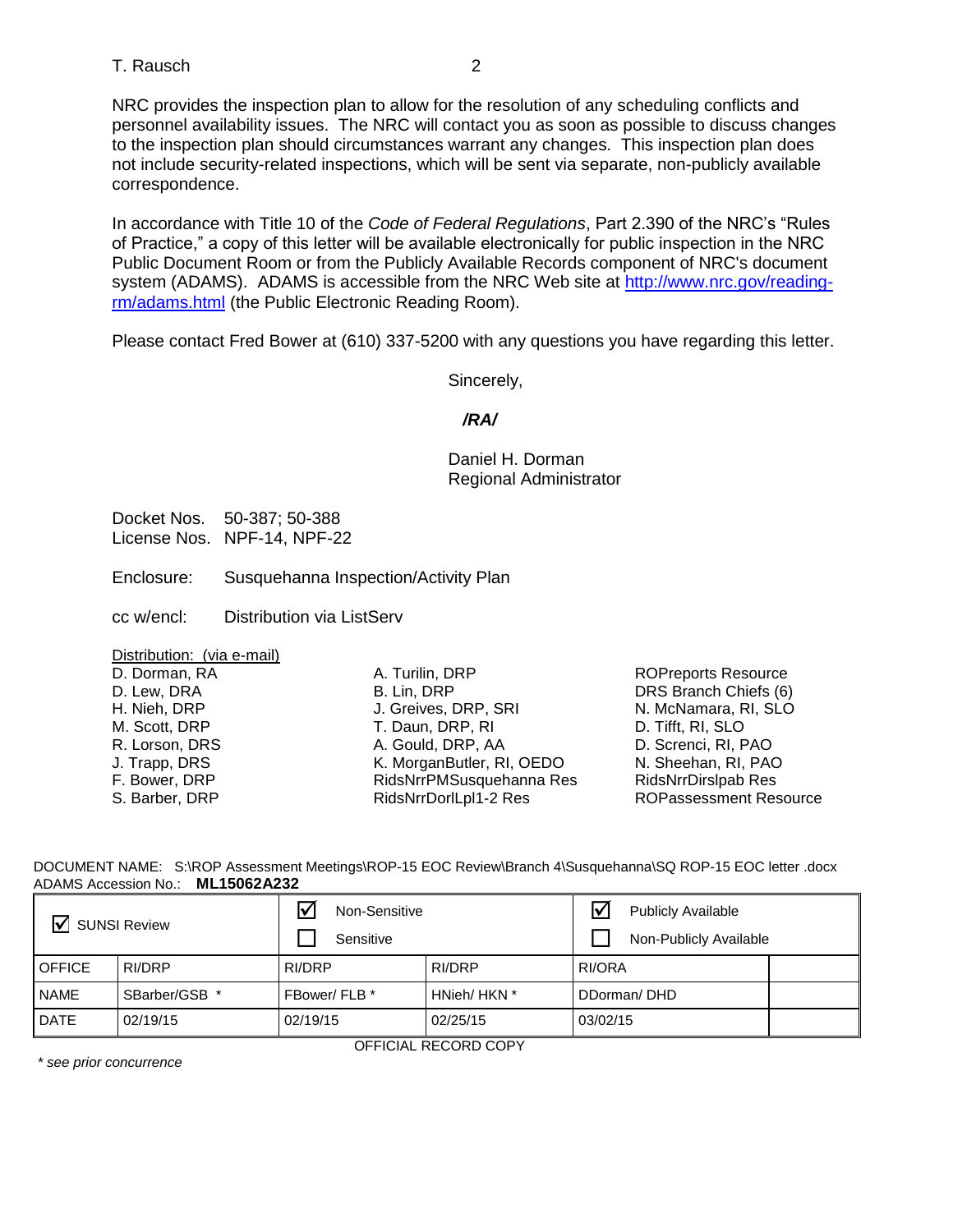**Page 1 of 2**

**01/26/2015 09:42:19 Report 22**

# **Susquehanna Inspection / Activity Plan 01/01/2015 - 06/30/2016**

| Unit           | <b>Planned Dates</b> |            |                            |  |                                                                                  |              |
|----------------|----------------------|------------|----------------------------|--|----------------------------------------------------------------------------------|--------------|
| Number         | <b>Start</b>         | End        | <b>Inspection Activity</b> |  | <b>Title</b>                                                                     | on Site      |
|                |                      |            | <b>1/19EXAM</b>            |  | - SUSQUEHANNA RETAKE EXAM                                                        | $\mathbf{2}$ |
| 1              | 01/19/2015           | 01/23/2015 | U01933                     |  | FY15-SUSQUEHANNA INITIAL OPERATOR LICENSING RETAKE EXAM                          |              |
|                |                      |            | 7111107T                   |  | - TRIENNIAL HEAT SINK                                                            | 1            |
| 1, 2           | 02/23/2015           | 02/27/2015 | IP 7111107T                |  | <b>Heat Sink Performance</b>                                                     |              |
|                |                      |            | <b>8/17EXAM</b>            |  | - INITIAL OL EXAM                                                                | 3            |
| -1             | 07/20/2015           | 07/24/2015 | U01916                     |  | FY15-SUSQUEHANNA INITIAL OPERATOR LICENSING EXAM                                 |              |
| 1              | 08/17/2015           | 08/28/2015 | U01916                     |  | FY15-SUSQUEHANNA INITIAL OPERATOR LICENSING EXAM                                 |              |
|                |                      |            | 7111108G                   |  | <b>- U2 INSERVICE INSPECTION</b>                                                 | $\mathbf{1}$ |
| $\overline{c}$ | 04/20/2015           | 04/24/2015 | IP 7111108G                |  | Inservice Inspection Activities - BWR                                            |              |
|                |                      |            | 71124                      |  | - RAD SAFETY INSPECTION                                                          | $\mathbf{1}$ |
| 1, 2           | 04/27/2015           | 05/01/2015 | IP 71124.01                |  | Radiological Hazard Assessment and Exposure Controls                             |              |
| 1, 2           | 04/27/2015           | 05/01/2015 | IP 71124.02                |  | Occupational ALARA Planning and Controls                                         |              |
| 1, 2           | 04/27/2015           | 05/01/2015 | IP 71124.03                |  | In-Plant Airborne Radioactivity Control and Mitigation                           |              |
| 1, 2           | 04/27/2015           | 05/01/2015 | IP 71124.04                |  | Occupational Dose Assessment                                                     |              |
| 1, 2           | 04/27/2015           | 05/01/2015 | IP 71151                   |  | Performance Indicator Verification                                               |              |
|                |                      |            | 71124.07                   |  | - RAD SAFETY INSPECTION                                                          | $\mathbf{1}$ |
| 1, 2           | 06/15/2015           | 06/19/2015 | IP 71124.07                |  | Radiological Environmental Monitoring Program                                    |              |
| 1, 2           | 06/15/2015           | 06/19/2015 | IP 71151                   |  | Performance Indicator Verification                                               |              |
|                |                      |            | 71124                      |  | - RAD SAFETY INSPECTION                                                          | $\mathbf{1}$ |
| 1, 2           | 08/17/2015           | 08/21/2015 | IP 71124.01                |  | Radiological Hazard Assessment and Exposure Controls                             |              |
| 1, 2           | 08/17/2015           | 08/21/2015 | IP 71124.02                |  | Occupational ALARA Planning and Controls                                         |              |
| 1, 2           | 08/17/2015           | 08/21/2015 | IP 71124.03                |  | In-Plant Airborne Radioactivity Control and Mitigation                           |              |
| 1, 2           | 08/17/2015           | 08/21/2015 | IP 71124.04                |  | Occupational Dose Assessment                                                     |              |
|                |                      |            | <b>MODS</b>                |  | - PERMANENT PLANT MODIFICATIONS                                                  | 3            |
| 1, 2           | 08/31/2015           | 09/04/2015 | IP 7111117T                |  | Evaluations of Changes, Tests, and Experiments and Permanent Plant Modifications |              |
| 1, 2           | 09/14/2015           | 09/18/2015 | IP 7111117T                |  | Evaluations of Changes, Tests, and Experiments and Permanent Plant Modifications |              |
|                |                      |            | 7111111B                   |  | - REQUAL INSP W/ P/F RESULTS                                                     | $\mathbf{2}$ |
| 1, 2           | 10/26/2015           | 10/30/2015 | IP 7111111B                |  | Licensed Operator Requalification Program                                        |              |
|                |                      |            | 71124                      |  | - RAD SAFETY INSP                                                                | $\mathbf{1}$ |
| 1, 2           | 10/05/2015           | 10/09/2015 | IP 71124.01                |  | Radiological Hazard Assessment and Exposure Controls                             |              |
| 1, 2           | 10/05/2015           | 10/09/2015 | IP 71124.02                |  | Occupational ALARA Planning and Controls                                         |              |
| 1, 2           | 10/05/2015           | 10/09/2015 | IP 71124.03                |  | In-Plant Airborne Radioactivity Control and Mitigation                           |              |
| 1, 2           | 10/05/2015           | 10/09/2015 | IP 71124.04                |  | Occupational Dose Assessment                                                     |              |
|                |                      |            |                            |  |                                                                                  |              |

This report does not include INPO and OUTAGE activities.

This report shows only on-site and announced inspection procedures.